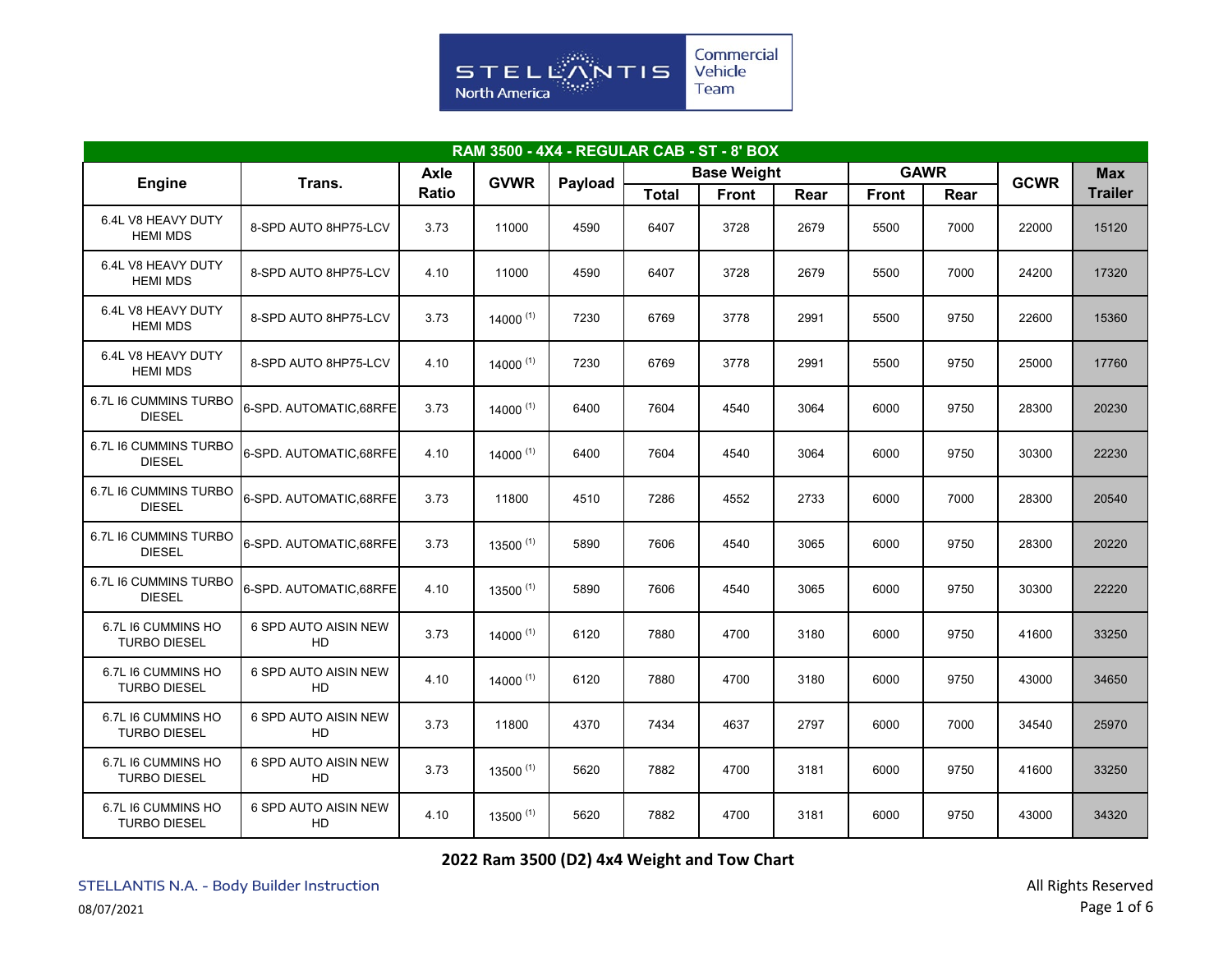

| <b>RAM 3500 - 4X4 - MEGA CAB - SLT - 6'4" RAMBOX</b> |                            |                      |             |         |                    |              |      |              |      |             |                |  |  |
|------------------------------------------------------|----------------------------|----------------------|-------------|---------|--------------------|--------------|------|--------------|------|-------------|----------------|--|--|
| <b>Engine</b>                                        | Trans.                     | Axle<br><b>Ratio</b> | <b>GVWR</b> | Payload | <b>Base Weight</b> |              |      | <b>GAWR</b>  |      | <b>GCWR</b> | <b>Max</b>     |  |  |
|                                                      |                            |                      |             |         | <b>Total</b>       | <b>Front</b> | Rear | <b>Front</b> | Rear |             | <b>Trailer</b> |  |  |
| 6.4L V8 HEAVY DUTY<br><b>HEMI MDS</b>                | 8-SPD AUTO 8HP75-LCV       | 3.73                 | 11400       | 4280    | 7123               | 4009         | 3113 | 5500         | 7000 | 22000       | 14410          |  |  |
| 6.4L V8 HEAVY DUTY<br><b>HEMI MDS</b>                | 8-SPD AUTO 8HP75-LCV       | 4.10                 | 11400       | 4280    | 7123               | 4009         | 3113 | 5500         | 7000 | 24200       | 16610          |  |  |
| 6.7L I6 CUMMINS TURBO<br><b>DIESEL</b>               | 6-SPD. AUTOMATIC.68RFE     | 3.73                 | 12300       | 4110    | 8190               | 4953         | 3237 | 6000         | 7000 | 28300       | 19640          |  |  |
| 6.7L I6 CUMMINS HO<br><b>TURBO DIESEL</b>            | 6 SPD AUTO AISIN NEW<br>HD | 3.73                 | 12300       | 3970    | 8326               | 5049         | 3276 | 6000         | 7000 | 32710       | 23300          |  |  |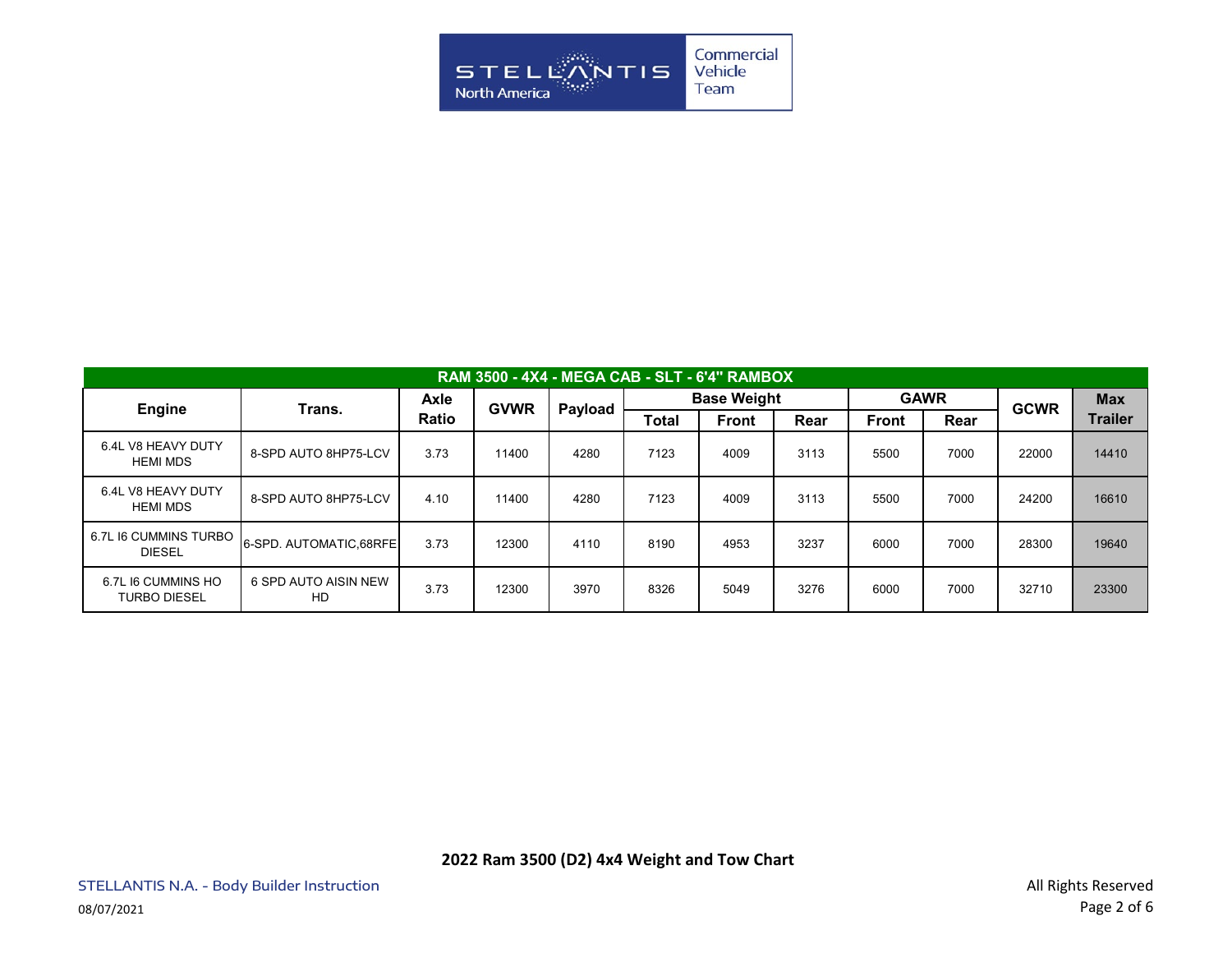

| RAM 3500 - 4X4 - MEGA CAB - SLT - 6'4" STANDARD BOX |                            |                     |               |         |              |                    |      |              |             |             |                |  |  |
|-----------------------------------------------------|----------------------------|---------------------|---------------|---------|--------------|--------------------|------|--------------|-------------|-------------|----------------|--|--|
|                                                     |                            | Axle<br><b>GVWR</b> |               |         |              | <b>Base Weight</b> |      |              | <b>GAWR</b> | <b>GCWR</b> | <b>Max</b>     |  |  |
| <b>Engine</b>                                       | Trans.                     | <b>Ratio</b>        |               | Payload | <b>Total</b> | <b>Front</b>       | Rear | <b>Front</b> | Rear        |             | <b>Trailer</b> |  |  |
| 6.4L V8 HEAVY DUTY<br><b>HEMI MDS</b>               | 8-SPD AUTO 8HP75-LCV       | 3.73                | $14000^{(1)}$ | 6630    | 7373         | 4033               | 3340 | 5500         | 9750        | 22600       | 14760          |  |  |
| 6.4L V8 HEAVY DUTY<br><b>HEMI MDS</b>               | 8-SPD AUTO 8HP75-LCV       | 4.10                | $14000^{(1)}$ | 6630    | 7373         | 4033               | 3340 | 5500         | 9750        | 25000       | 17160          |  |  |
| 6.4L V8 HEAVY DUTY<br><b>HEMI MDS</b>               | 8-SPD AUTO 8HP75-LCV       | 3.73                | 11400         | 4340    | 7063         | 4049               | 3013 | 5500         | 7000        | 22000       | 14470          |  |  |
| 6.4L V8 HEAVY DUTY<br><b>HEMI MDS</b>               | 8-SPD AUTO 8HP75-LCV       | 4.10                | 11400         | 4340    | 7063         | 4049               | 3013 | 5500         | 7000        | 24200       | 16670          |  |  |
| 6.7L I6 CUMMINS TURBO<br><b>DIESEL</b>              | 6-SPD, AUTOMATIC.68RFE     | 3.73                | 12300         | 4290    | 8006         | 4904               | 3101 | 6000         | 7000        | 28300       | 19820          |  |  |
| 6.7L I6 CUMMINS TURBO<br><b>DIESEL</b>              | 6-SPD. AUTOMATIC, 68RFE    | 3.73                | $14000^{(1)}$ | 5660    | 8335         | 4876               | 3458 | 6000         | 9750        | 28300       | 19490          |  |  |
| 6.7L I6 CUMMINS TURBO<br><b>DIESEL</b>              | 6-SPD. AUTOMATIC, 68RFE    | 4.10                | 14000 $(1)$   | 5660    | 8335         | 4876               | 3458 | 6000         | 9750        | 30300       | 21490          |  |  |
| 6.7L I6 CUMMINS TURBO<br><b>DIESEL</b>              | 6-SPD. AUTOMATIC, 68RFE    | 3.73                | $13500^{(1)}$ | 5160    | 8336         | 4876               | 3459 | 6000         | 9750        | 28300       | 19490          |  |  |
| 6.7L I6 CUMMINS TURBO<br><b>DIESEL</b>              | 6-SPD. AUTOMATIC, 68RFE    | 4.10                | $13500^{(1)}$ | 5160    | 8336         | 4876               | 3459 | 6000         | 9750        | 30300       | 21490          |  |  |
| 6.7L I6 CUMMINS HO<br><b>TURBO DIESEL</b>           | 6 SPD AUTO AISIN NEW<br>HD | 3.73                | 12300         | 4130    | 8165         | 5013               | 3151 | 6000         | 7000        | 32710       | 24070          |  |  |
| 6.7L I6 CUMMINS HO<br><b>TURBO DIESEL</b>           | 6 SPD AUTO AISIN NEW<br>HD | 3.73                | $14000^{(1)}$ | 5440    | 8557         | 5021               | 3536 | 6000         | 9750        | 41600       | 32570          |  |  |
| 6.7L I6 CUMMINS HO<br><b>TURBO DIESEL</b>           | 6 SPD AUTO AISIN NEW<br>HD | 4.10                | $14000^{(1)}$ | 5440    | 8557         | 5021               | 3536 | 6000         | 9750        | 41955       | 32930          |  |  |
| 6.7L I6 CUMMINS HO<br><b>TURBO DIESEL</b>           | 6 SPD AUTO AISIN NEW<br>HD | 3.73                | $13500^{(1)}$ | 4940    | 8559         | 5021               | 3537 | 6000         | 9750        | 41600       | 29810          |  |  |
| 6.7L I6 CUMMINS HO<br><b>TURBO DIESEL</b>           | 6 SPD AUTO AISIN NEW<br>HD | 4.10                | $13500^{(1)}$ | 4940    | 8559         | 5021               | 3537 | 6000         | 9750        | 41955       | 29810          |  |  |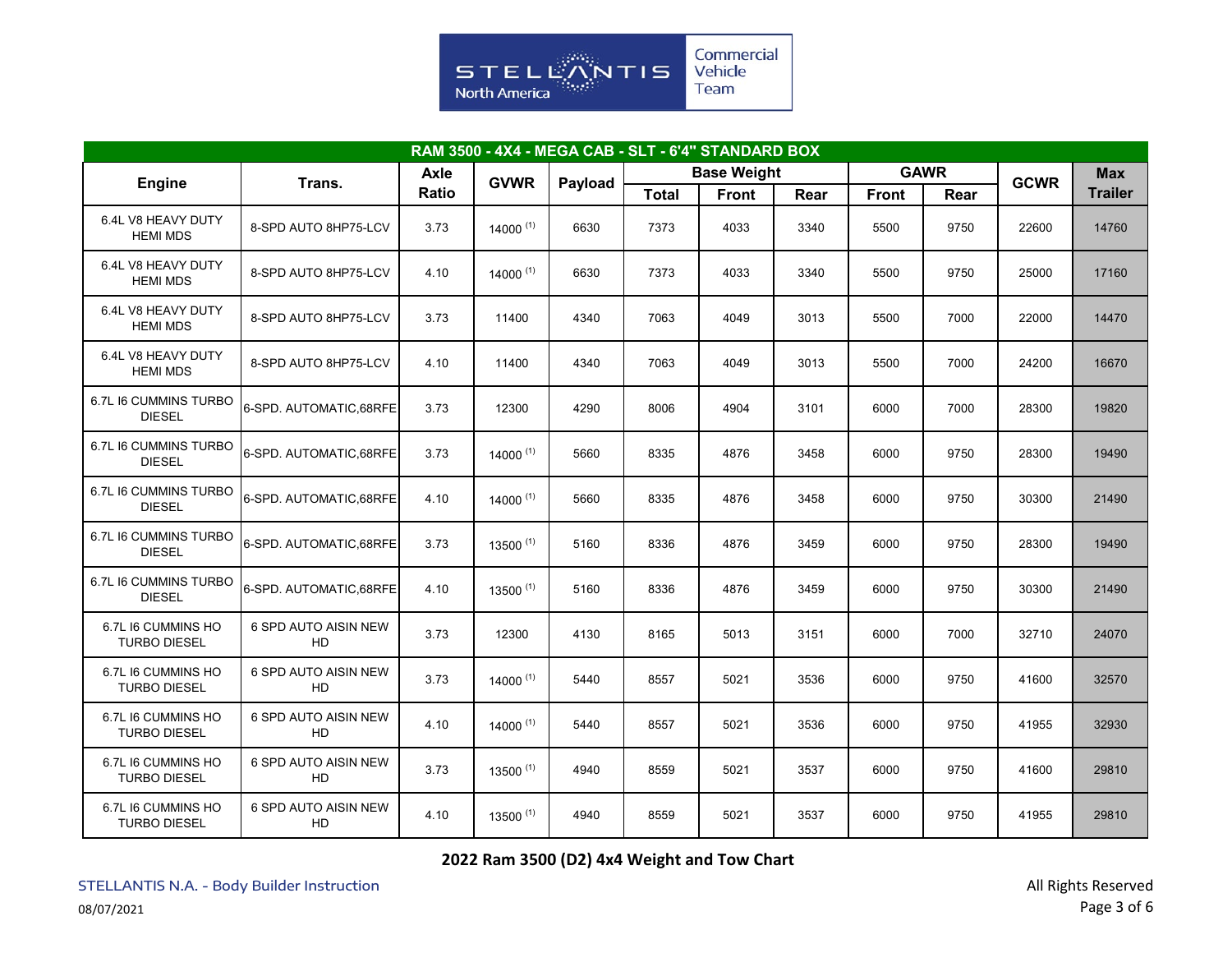

| RAM 3500 - 4X4 - CREW CAB - ST - 8' BOX   |                            |       |               |         |              |                    |      |              |             |             |                |  |  |
|-------------------------------------------|----------------------------|-------|---------------|---------|--------------|--------------------|------|--------------|-------------|-------------|----------------|--|--|
|                                           |                            |       | <b>GVWR</b>   |         |              | <b>Base Weight</b> |      |              | <b>GAWR</b> | <b>GCWR</b> | <b>Max</b>     |  |  |
| <b>Engine</b>                             | Trans.                     | Ratio |               | Payload | <b>Total</b> | <b>Front</b>       | Rear | <b>Front</b> | Rear        |             | <b>Trailer</b> |  |  |
| 6.4L V8 HEAVY DUTY<br><b>HEMI MDS</b>     | 8-SPD AUTO 8HP75-LCV       | 3.73  | $14000^{(1)}$ | 6700    | 7295         | 4068               | 3226 | 5500         | 9750        | 22600       | 14830          |  |  |
| 6.4L V8 HEAVY DUTY<br><b>HEMI MDS</b>     | 8-SPD AUTO 8HP75-LCV       | 4.10  | $14000^{(1)}$ | 6700    | 7295         | 4068               | 3226 | 5500         | 9750        | 25000       | 17230          |  |  |
| 6.4L V8 HEAVY DUTY<br><b>HEMI MDS</b>     | 8-SPD AUTO 8HP75-LCV       | 3.73  | 11400         | 4450    | 6952         | 4053               | 2899 | 5500         | 7000        | 22000       | 14580          |  |  |
| 6.4L V8 HEAVY DUTY<br><b>HEMI MDS</b>     | 8-SPD AUTO 8HP75-LCV       | 4.10  | 11400         | 4450    | 6952         | 4053               | 2899 | 5500         | 7000        | 24200       | 16780          |  |  |
| 6.7L I6 CUMMINS TURBO<br><b>DIESEL</b>    | 6-SPD. AUTOMATIC, 68RFE    | 3.73  | 12300         | 4490    | 7809         | 4856               | 2953 | 6000         | 7000        | 28300       | 20020          |  |  |
| 6.7L I6 CUMMINS TURBO<br><b>DIESEL</b>    | 6-SPD. AUTOMATIC, 68RFE    | 3.73  | $14000^{(1)}$ | 5850    | 8149         | 4862               | 3287 | 6000         | 9750        | 28300       | 19680          |  |  |
| 6.7L I6 CUMMINS TURBO<br><b>DIESEL</b>    | 6-SPD. AUTOMATIC, 68RFE    | 4.10  | 14000 $(1)$   | 5850    | 8149         | 4862               | 3287 | 6000         | 9750        | 30300       | 21680          |  |  |
| 6.7L I6 CUMMINS TURBO<br><b>DIESEL</b>    | 6-SPD. AUTOMATIC, 68RFE    | 3.73  | $13500^{(1)}$ | 5350    | 8150         | 4862               | 3288 | 6000         | 9750        | 28300       | 19680          |  |  |
| 6.7L I6 CUMMINS TURBO<br><b>DIESEL</b>    | 6-SPD. AUTOMATIC, 68RFE    | 4.10  | $13500^{(1)}$ | 5350    | 8150         | 4862               | 3288 | 6000         | 9750        | 30300       | 21680          |  |  |
| 6.7L I6 CUMMINS HO<br><b>TURBO DIESEL</b> | 6 SPD AUTO AISIN NEW<br>HD | 3.73  | 12300         | 4330    | 7974         | 4964               | 3010 | 6000         | 7000        | 33610       | 25120          |  |  |
| 6.7L I6 CUMMINS HO<br><b>TURBO DIESEL</b> | 6 SPD AUTO AISIN NEW<br>HD | 3.73  | $14000^{(1)}$ | 5580    | 8420         | 4996               | 3423 | 6000         | 9750        | 41600       | 32710          |  |  |
| 6.7L I6 CUMMINS HO<br><b>TURBO DIESEL</b> | 6 SPD AUTO AISIN NEW<br>HD | 4.10  | $14000^{(1)}$ | 5580    | 8420         | 4996               | 3423 | 6000         | 9750        | 43000       | 34070          |  |  |
| 6.7L I6 CUMMINS HO<br><b>TURBO DIESEL</b> | 6 SPD AUTO AISIN NEW<br>HD | 3.73  | 13500 $(1)$   | 5080    | 8421         | 4996               | 3424 | 6000         | 9750        | 41600       | 30720          |  |  |
| 6.7L I6 CUMMINS HO<br><b>TURBO DIESEL</b> | 6 SPD AUTO AISIN NEW<br>HD | 4.10  | $13500^{(1)}$ | 5080    | 8421         | 4996               | 3424 | 6000         | 9750        | 43000       | 30720          |  |  |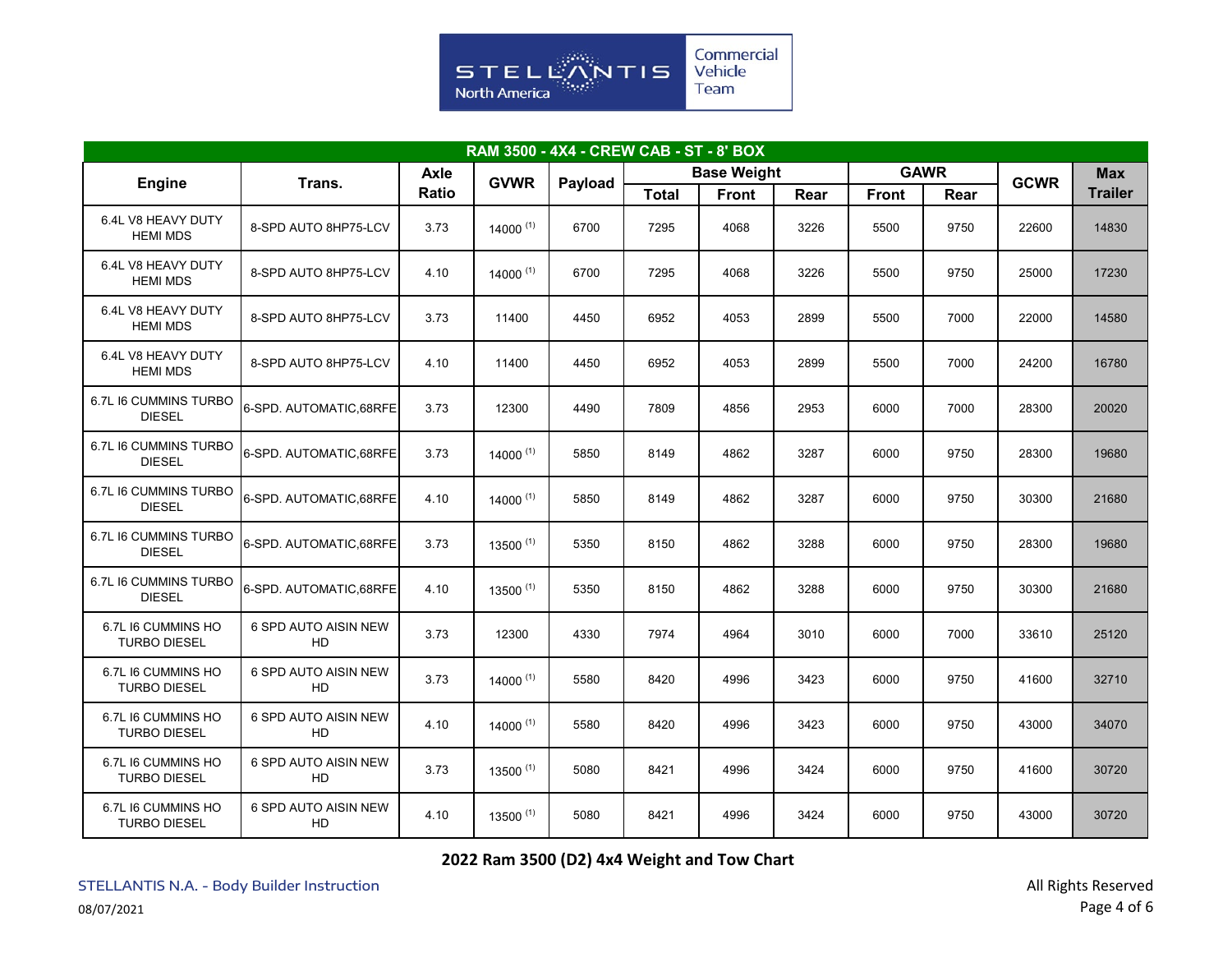

| RAM 3500 - 4X4 - CREW CAB - ST - 6'4" RAMBOX |                            |                             |             |         |                    |              |      |              |      |             |                |  |  |
|----------------------------------------------|----------------------------|-----------------------------|-------------|---------|--------------------|--------------|------|--------------|------|-------------|----------------|--|--|
| <b>Engine</b>                                | Trans.                     | <b>Axle</b><br><b>Ratio</b> | <b>GVWR</b> | Payload | <b>Base Weight</b> |              |      | <b>GAWR</b>  |      | <b>GCWR</b> | <b>Max</b>     |  |  |
|                                              |                            |                             |             |         | Total              | <b>Front</b> | Rear | <b>Front</b> | Rear |             | <b>Trailer</b> |  |  |
| 6.4L V8 HEAVY DUTY<br><b>HEMI MDS</b>        | 8-SPD AUTO 8HP75-LCV       | 3.73                        | 11000       | 4140    | 6862               | 3871         | 2991 | 5500         | 7000 | 22000       | 14670          |  |  |
| 6.4L V8 HEAVY DUTY<br><b>HEMI MDS</b>        | 8-SPD AUTO 8HP75-LCV       | 4.10                        | 11000       | 4140    | 6862               | 3871         | 2991 | 5500         | 7000 | 24200       | 16870          |  |  |
| 6.7L I6 CUMMINS TURBO<br><b>DIESEL</b>       | 6-SPD. AUTOMATIC.68RFEI    | 3.73                        | 11800       | 4050    | 7750               | 4691         | 3059 | 6000         | 7000 | 28300       | 20080          |  |  |
| 6.7L I6 CUMMINS HO<br><b>TURBO DIESEL</b>    | 6 SPD AUTO AISIN NEW<br>HD | 3.73                        | 11800       | 3870    | 7925               | 4803         | 3122 | 6000         | 7000 | 32580       | 23000          |  |  |

| RAM 3500 - 4X4 - CREW CAB - ST - 6'4" STANDARD BOX |                            |              |             |         |                    |              |      |              |             |             |                |  |  |
|----------------------------------------------------|----------------------------|--------------|-------------|---------|--------------------|--------------|------|--------------|-------------|-------------|----------------|--|--|
| <b>Engine</b>                                      | Trans.                     | Axle         | <b>GVWR</b> | Payload | <b>Base Weight</b> |              |      |              | <b>GAWR</b> | <b>GCWR</b> | <b>Max</b>     |  |  |
|                                                    |                            | <b>Ratio</b> |             |         | <b>Total</b>       | <b>Front</b> | Rear | <b>Front</b> | Rear        |             | <b>Trailer</b> |  |  |
| 6.4L V8 HEAVY DUTY<br><b>HEMI MDS</b>              | 8-SPD AUTO 8HP75-LCV       | 3.73         | 11000       | 4250    | 6745               | 3886         | 2859 | 5500         | 7000        | 22000       | 14780          |  |  |
| 6.4L V8 HEAVY DUTY<br><b>HEMI MDS</b>              | 8-SPD AUTO 8HP75-LCV       | 4.10         | 11000       | 4250    | 6745               | 3886         | 2859 | 5500         | 7000        | 24200       | 16980          |  |  |
| 6.7L I6 CUMMINS TURBO<br><b>DIESEL</b>             | 6-SPD. AUTOMATIC, 68RFE    | 3.73         | 11800       | 4190    | 7605               | 4693         | 2912 | 6000         | 7000        | 28300       | 20220          |  |  |
| 6.7L I6 CUMMINS HO<br><b>TURBO DIESEL</b>          | 6 SPD AUTO AISIN NEW<br>HD | 3.73         | 11800       | 4010    | 7789               | 4806         | 2982 | 6000         | 7000        | 32580       | 23600          |  |  |